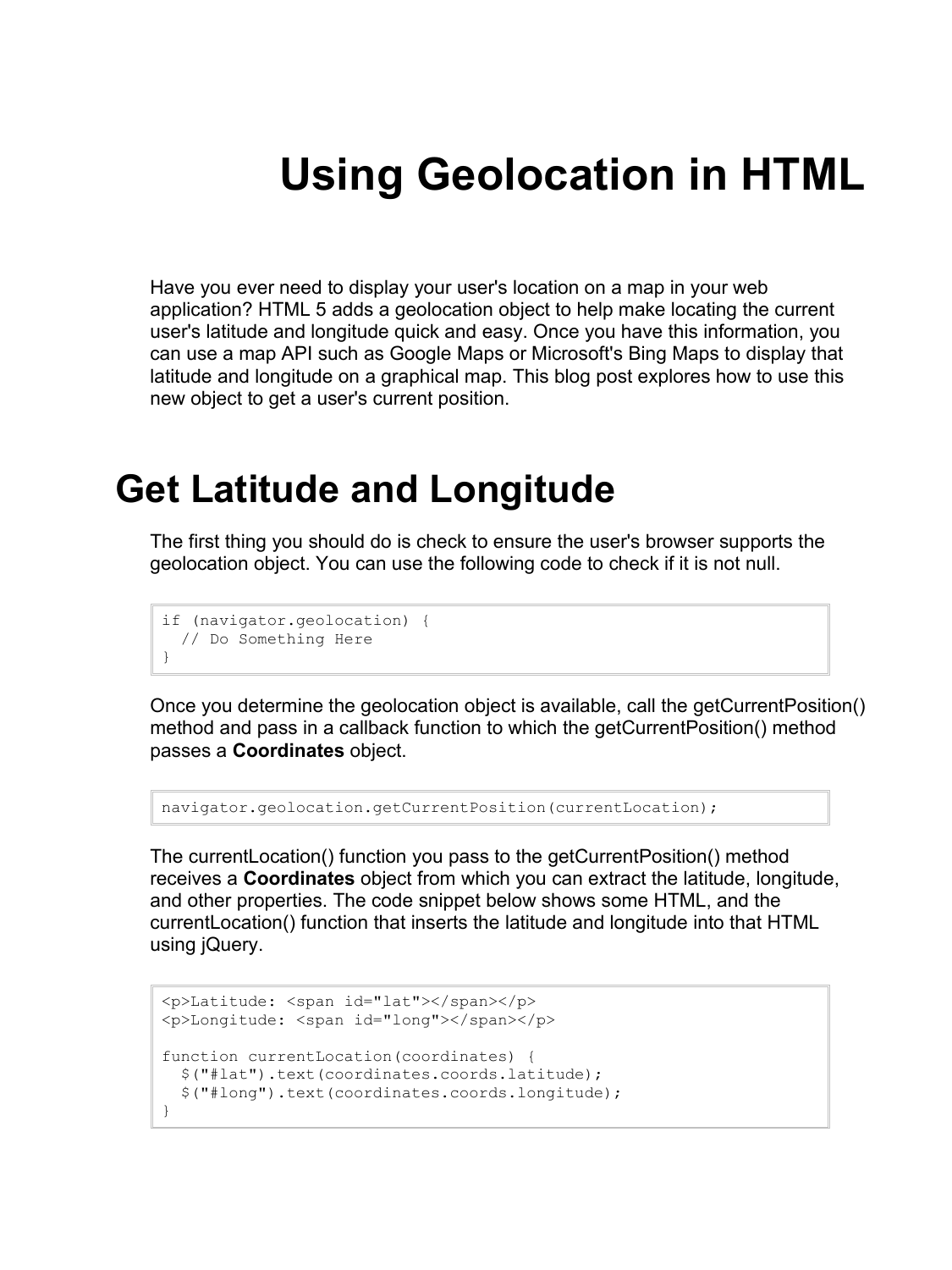#### **Display Coordinate Properties**

To give you a good sense of how this works, let's create a simple web page that looks like **Figure 1**. This web page uses the Bootstrap CSS framework. However, feel free to use whatever CSS you like.

| Geolocation - Get Lat/Lor X<br>۱۹.                                                                                                                                       |  |        | $\times$             |
|--------------------------------------------------------------------------------------------------------------------------------------------------------------------------|--|--------|----------------------|
| <b>(i) localhost:</b> 49989/samples/api/geolocation-get.html                                                                                                             |  | ◈<br>☆ | $\ddot{\phantom{a}}$ |
| Home                                                                                                                                                                     |  |        |                      |
| Geolocation - Get Lat/Long                                                                                                                                               |  |        |                      |
| Latitude: 36.0775432<br>Longitude: -86.7315785<br>Lat/Long Accuracy (in meters): 7980<br>Altitude (in meters above sea level): n/a<br>Altitude Accuracy (in meters): n/a |  |        |                      |

Figure 1: Display Latitude, Longitude and Accuracy

The HTML code for this page is presented below. A simple navigation bar is added at the top to navigate back to an index page. Several <p> tags are used with <span> elements inside of them to display the latitude, longitude, accuracy, altitude and the altitude accuracy. Instructions to download this complete sample are at the end of this blog post.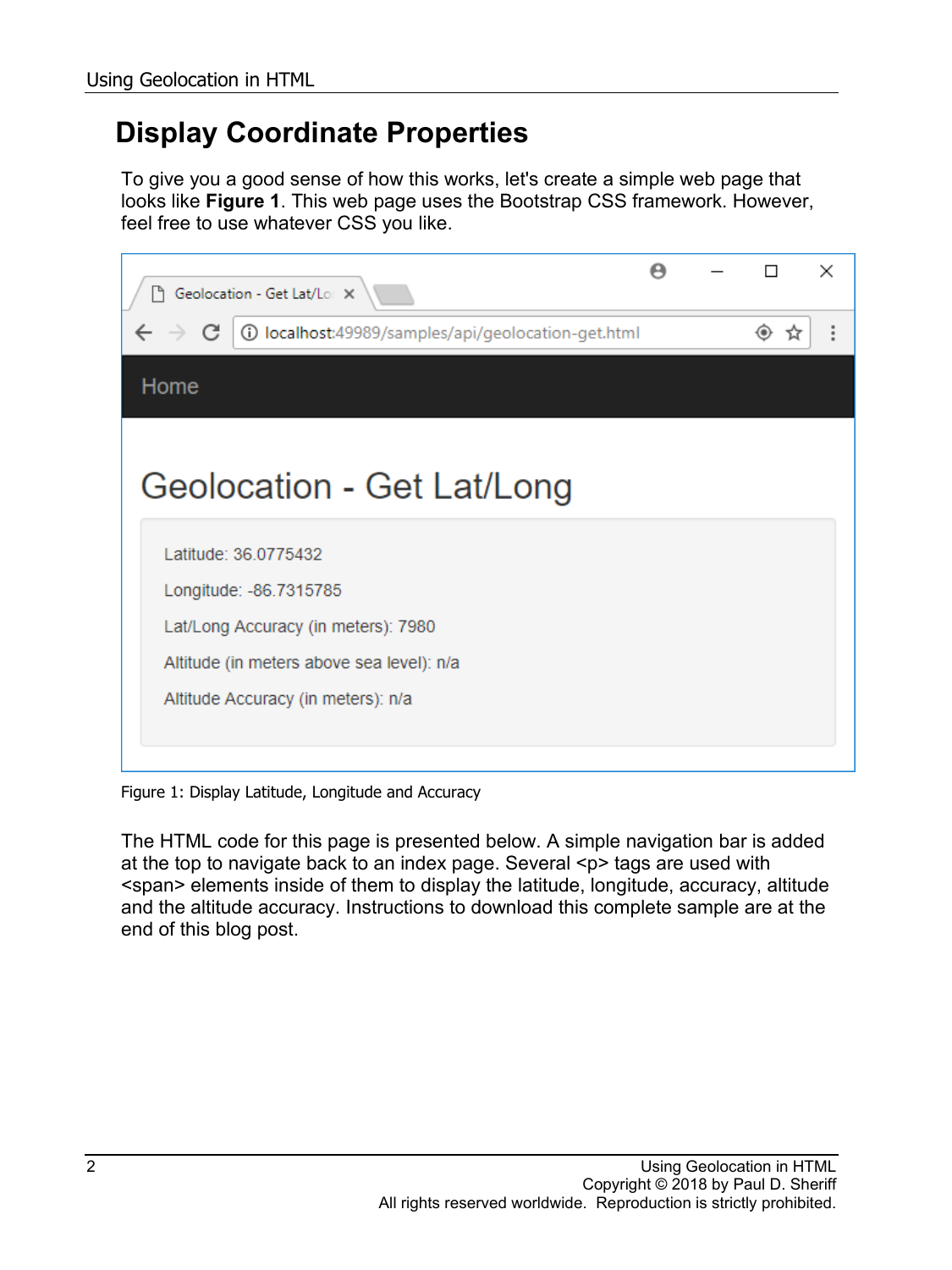```
<!doctype html>
<html xmlns="http://www.w3.org/1999/xhtml">
<head>
   <title>Geolocation - Get Lat/Long</title>
   <link href="content/bootstrap.min.css" rel="stylesheet" />
</head>
<body>
   <nav class="navbar navbar-fixed navbar-inverse" role="navigation">
     <div class="container">
       <div class="navbar-header">
          <a href="index.html" title="Home" class="navbar-brand">
            Home
         \langlea>
      \langle/div\rangle\langlediv>\langle/nav\rangle <div class="container">
     <h2>Geolocation - Get Lat/Long</h2>
     <div class="row">
       <div class="col-xs-12">
          <div class="well">
            <p>Latitude:
              <span id="lat"></span>
           \langle/p>
            <p>Longitude:
              <span id="long"></span>
           \langle/p>
            <p>Lat/Long Accuracy (in meters):
              <span id="latlongaccuracy"></span>
           \langle/p>
            <p>Altitude (in meters above sea level):
             <span id="altitude"></span>
           \langle p \rangle <p>Altitude Accuracy (in meters):
              <span id="altitudeaccuracy"></span>
           \langle/p>
         \langle/div>
        </div>
     </div>
  \langle div>
   <script src="scripts/jquery-3.3.1.min.js"></script>
   <script>
   </script>
</body>
</html>
```
To call the getCurrentPosition() method and retrieve the **Coordinates** object, write the code within the empty <script> tag. First, add a closure for the callback function that the getCurrentPosition() will call.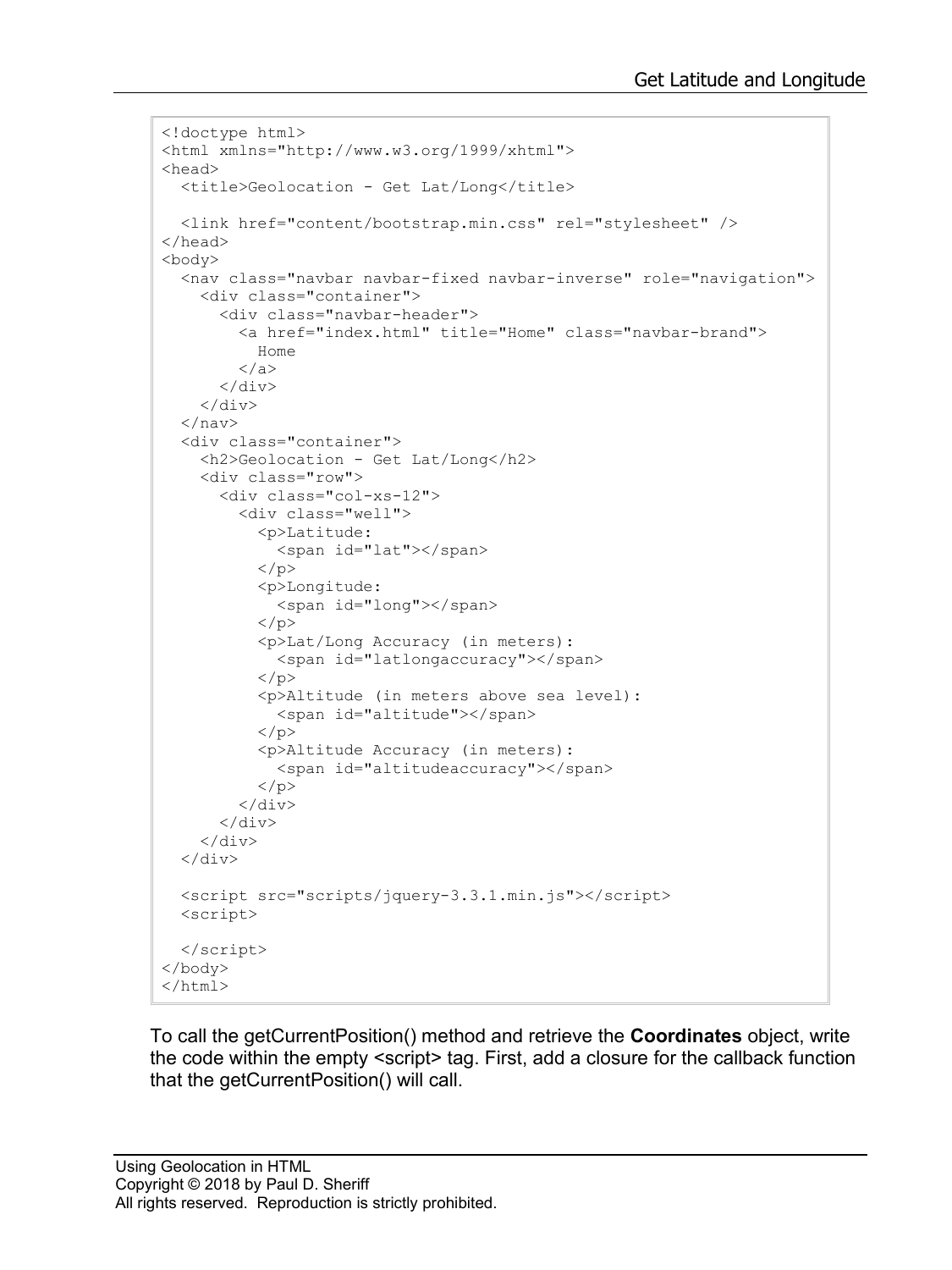```
var geoController = (function () {
  // Private Functions
   function currentLocation(coordinates) {
    $("#lat").text(coordinates.coords.latitude);
     $("#long").text(coordinates.coords.longitude);
     $("#latlongaccuracy").text(coordinates.coords.accuracy);
     $("#altitude").text(coordinates.coords.altitude ?
                          coordinates.coords.altitude : "n/a");
     $("#altitudeaccuracy").text(
              coordinates.coords.altitudeAccuracy ?
              coordinates.coords.altitudeAccuracy : "n/a");
  }
  // Public Functions
  return {
    currentLocation: function (coordinates) {
      currentLocation(coordinates);
    }
   }
})();
```
Next, add the code that calls this currentLocation() function when the document is ready.

```
$(document).ready(function () {
  if (navigator.geolocation) {
    navigator.geolocation.getCurrentPosition(
          geoController.currentLocation);
   }
});
```
#### **Try it Out**

You should now be able to run this web page. Your browser will prompt you that this web page is asking to know your location. There will be two options: to allow this page to access the geolocation coordinates or decline access. For now, go ahead and allow access to see your latitude, longitude, and other properties.

## **Add Error Handling**

You do not want to assume that the geolocation object will work. There are a few different things that can go wrong: the user may choose not to allow access to the geolocation object, the call to getCurrentPosition() may timeout, the current user's location may not be able to be determined, or other types of errors may occur. In case an error does occur, make sure to set up an error message to display on the screen. Here's how it's done.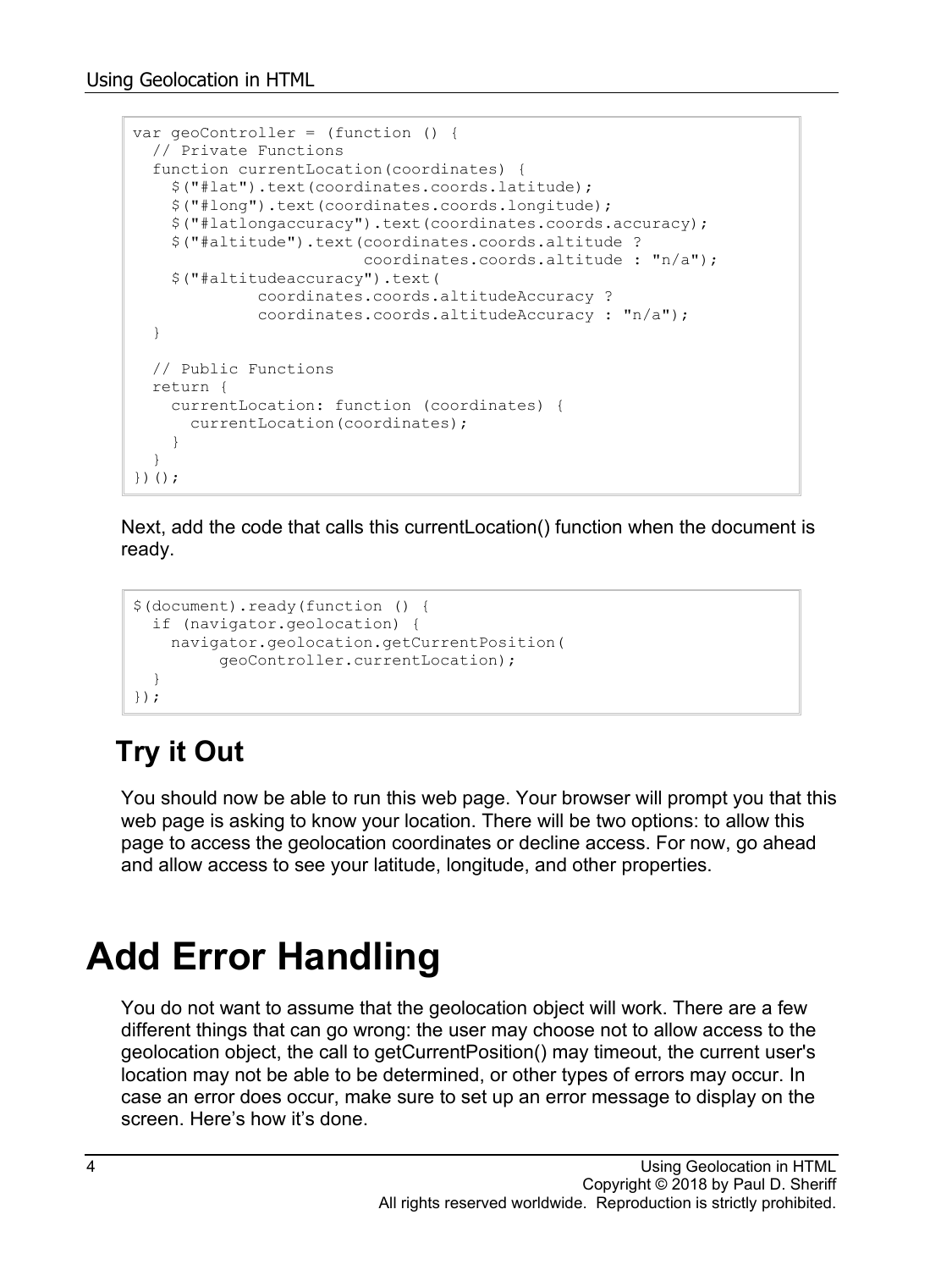Add the following <div> just after the other <div> you added that contains the latitude, longitude, and other properties. It is within this <div> tag that you are going to display the error message. This <div> uses the Bootstrap "alert" style to make it stand out on the page.

```
<div class="row">
   <div class="col-xs-12">
     <div id="geoError" class="alert alert-danger hidden">
    \langlediv\rangle\langlediv>\langle div>
```
You are going to need a method in the geoController closure to display an error message within this error <div> tag. Add a method named showErrorMessage() to which you pass a message to display. It will insert this message within the <div> and remove the "hidden" class to display the error message.

```
function showErrorMessage(msg) {
   $("#geoError").text(msg);
   $("#geoError").removeClass("hidden");
}
```
Add another method within the geoController closure you created named handleLocationError(). This method is passed as a callback to the second parameter of the getCurrentPosition() method.

```
function handleLocationError(error) {
  var msg = "";
  msg = error.message;
  console.log(msg);
  switch (error.code) {
    case error.PERMISSION_DENIED:
      msg = "User does not want to display their location."
      break;
    case error.POSITION_UNAVAILABLE:
      msg = "Can't determine user's location."
      break;
     case error.TIMEOUT:
      msg = "The request for geolocation information timed out."
      break;
     case error.UNKNOWN_ERROR:
      msg = "An unknown error occurred."
      break;
   }
  showErrorMessage(msg);
}
```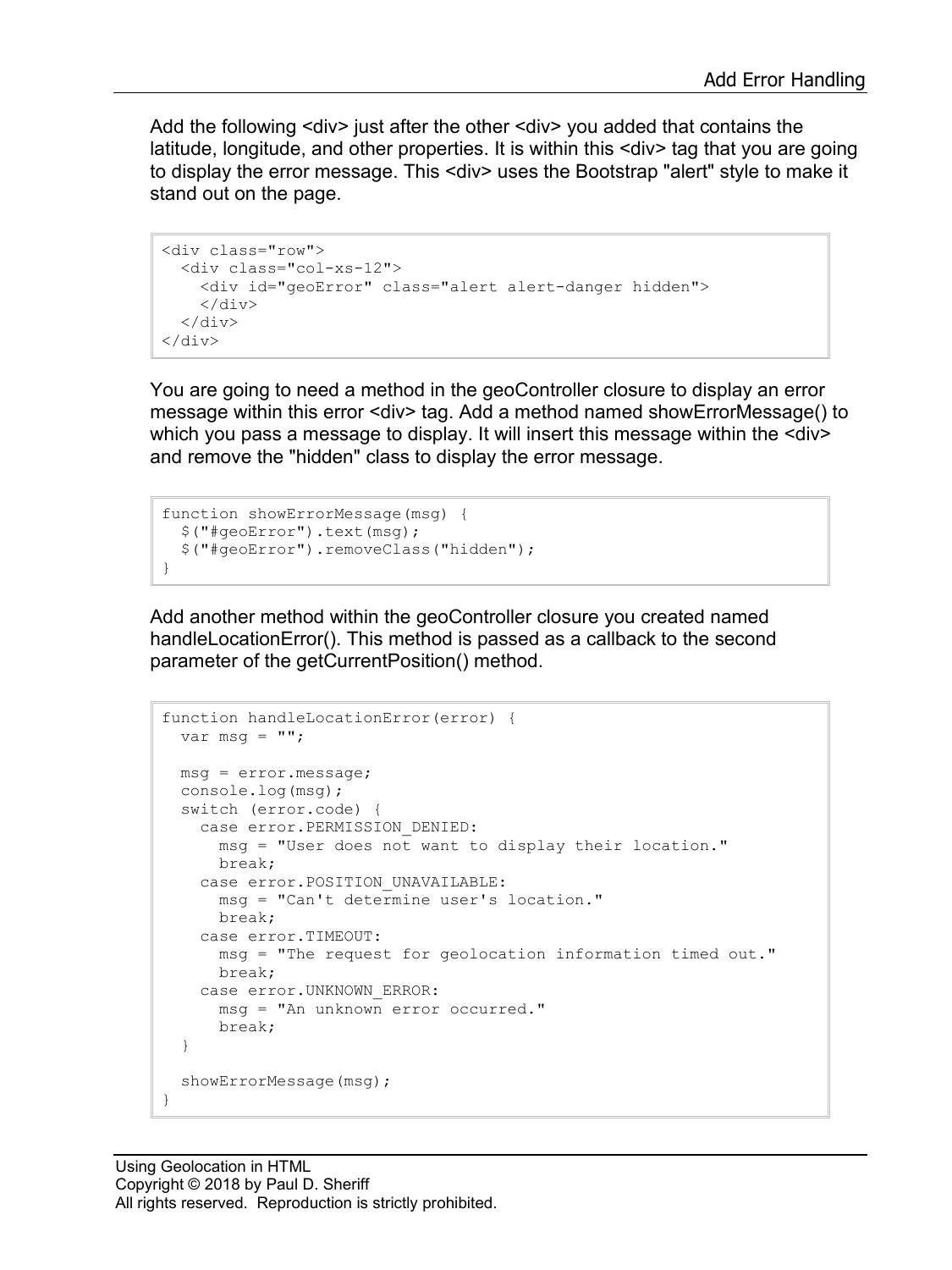Add these new methods to the return statement in the geoController closure.

```
return {
   currentLocation: function (coordinates) {
    currentLocation(coordinates);
   },
  handleLocationError: function (error) {
    handleLocationError(error);
   },
   showErrorMessage: function (msg) {
     showErrorMessage(msg);
   }
}
```
Finally, re-write the document ready function and pass the handleLocationError() method as the second parameter to the getCurrentPosition() method. Also, add an else statement to display a message if the geolocation object is not valid for this browser.

```
$(document).ready(function () {
   if (navigator.geolocation) {
    navigator.geolocation.getCurrentPosition(
       geoController.currentLocation,
       geoController.handleLocationError);
   }
  else {
    geoController.showErrorMessage(
        "Geolocation is not available for this browser.");
   }
});
```
### **Geolocation Options**

There is a third parameter you may pass to the getCurrentPosition() method. This third parameter is an optional PositionOptions object. This object contains three properties, of which you may set one, two, or all three of them. One thing to note; these options are only applied if you are running in HTTPS mode in your browser. The properties and their meaning are listed in the table below.

|         | enableHighAccuracy   If set to true, it informs the device to attempt to obtain a<br>more accurate position. This can slow down the time it<br>takes to retrieve the coordinates. |
|---------|-----------------------------------------------------------------------------------------------------------------------------------------------------------------------------------|
| timeout | The maximum length of time to wait before throwing an<br>exception. This value is expressed in milliseconds.                                                                      |